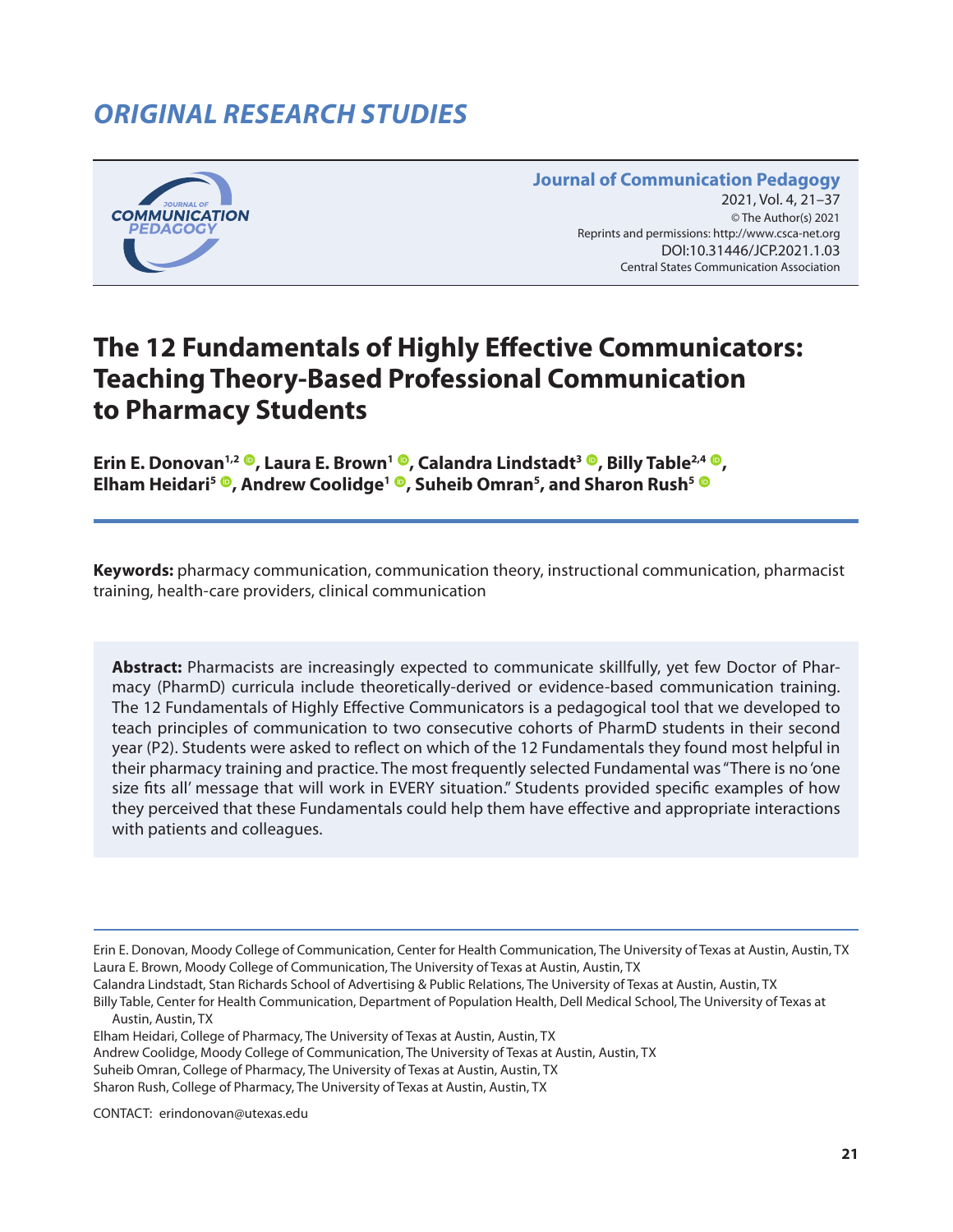Communication is a critical aspect of providing effective health care (Foronda et al., [2016](#page-14-0); Vermeir et al., [2015](#page-16-0)). Take, for example, the case of a 71-year-old American widow who suffered tremendous physical and psychological harm because she dutifully took her prescription medications (da Silva & Krishnamurthy, [2016](#page-14-0)). Over the course of 3 months she experienced ambulatory dysfunction, tremors, personality changes, and multiple visits to the hospital due to an error: the patient was prescribed the anti-hypertensive medication Norvasc, but instead was dispensed Navane, an antipsychotic. Health records indicated numerous missed opportunities for intervention by multiple health-care providers before the error was finally caught and corrected. Errors such as this are the result of a complex interplay of factors, but communication lies at the heart of many such instances. Pharmacists play a crucial role in caring for patients, from correcting prescriber errors to properly informing patients and caregivers on what to expect from medications; communication breakdowns can result in serious injury or even death (Hassan, [2018](#page-15-0); Lloyd et al., [2016](#page-15-0); Rust et al., [2020](#page-15-0)). Skillful pharmacist communication is one crucial means of improving outcomes and processes—yet there is a dearth of published best practices for teaching theoretically sound pharmacy communication.

As health-care organizations seek ways to improve patient outcomes while reducing operating costs, patient safety and satisfaction are receiving increasing attention. Meanwhile, pharmacists are increasingly expected to demonstrate skillful communication, even as observational studies from community pharmacies suggest that pharmacists struggle to perform effective patient counseling and patient-centered communication (Murad et al., [2014](#page-15-0); Puspitasari et al., [2009](#page-15-0)). There is evidence that poor communication is associated with frustration and nonadherence in patients (Martin-Vazquez, [2016](#page-15-0); Rickles et al., [2016](#page-15-0)) as well as burnout among pharmacists (McKinley & Perino, [2013](#page-15-0); Wright et al., [2010](#page-16-0)). Improved communication benefits patients, professionals, and the public: Effective pharmacist communication is associated with better understanding of and proper use of medication among patients; better hard health outcomes for patients; and better quality of life for both patients and pharmacists (Clifford et al., [2006](#page-14-0); Rahim & Shah, [2010](#page-14-0)). Meta-analytic work provides support for including communication education in pharmacy curricula to improve the quality of interprofessional and patient-provider interactions (Jin et al., [2018](#page-14-0)). Yet currently, only a few of the most innovative pharmacy schools even emphasize extensive experiential training in communication (Svensberg et al., [2017](#page-15-0)). Additionally, practical and professional programs tend to approach communication from a deficit-model, transactional paradigm (Manojlovich et al., [2015](#page-14-0)). These circumstances pose both a pedagogical challenge and an opportunity. As the demand for better communication in pharmacy settings increases, universities will need to respond. Communication teacher-scholars are uniquely positioned to bring theoretically-driven and evidence-based training to pharmacy programs.

The original research presented in this manuscript describes the development and evaluation of a set of theoretical principles of effective communication practices that were taught to Doctor of Pharmacy (PharmD) students to help them communicate more successfully in their current and future practice by understanding and applying foundational communication concepts. First, we establish the context for the present study and detail the origins of the theoretically-driven and empirically-supported 12 Fundamentals of Highly Effective Communicators. Then, we summarize our research methods, report the principles of effective communication our learners found most valuable, and provide examples of how students envisioned themselves translating communication theory to pharmacy practice.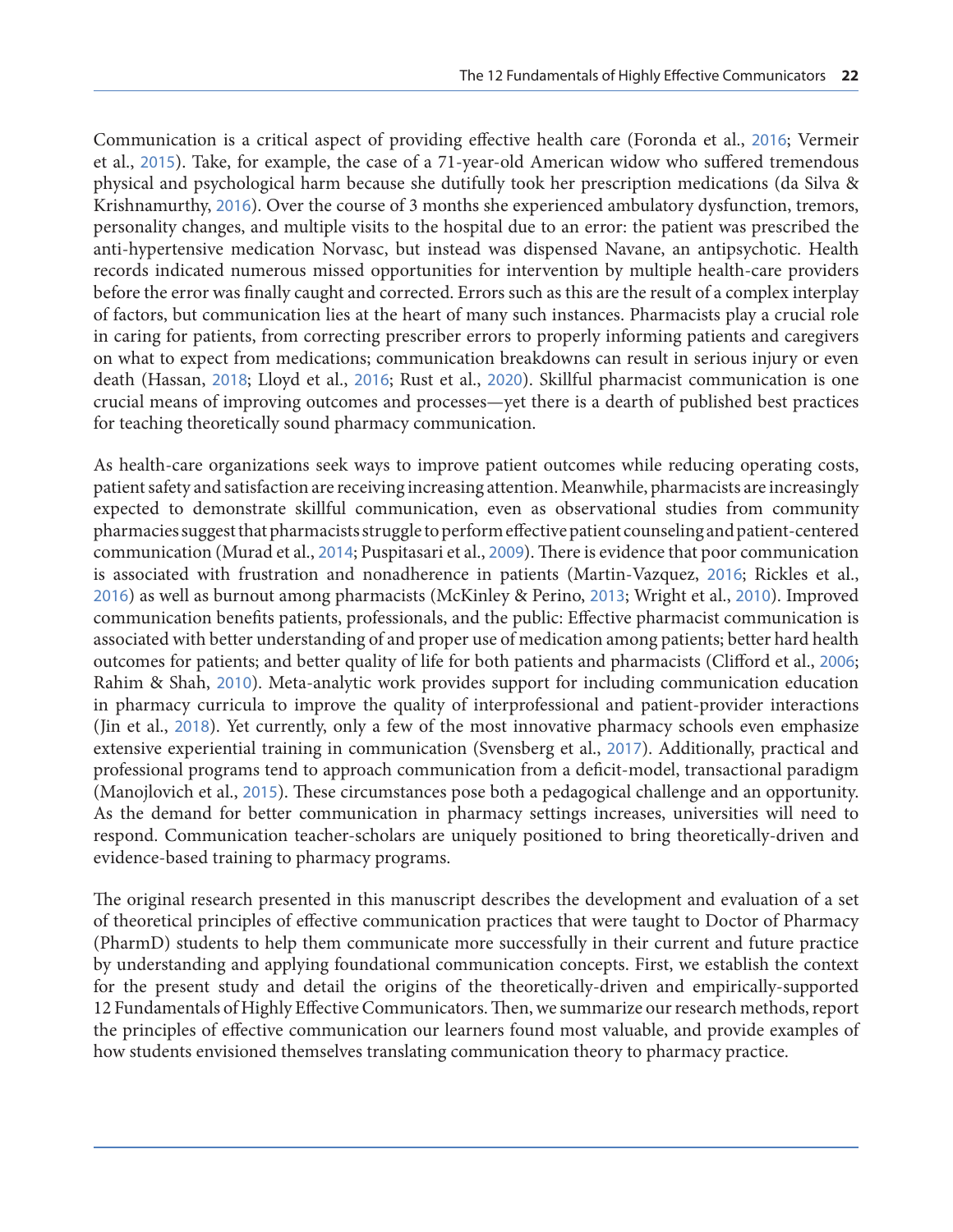#### **Communication in Pharmacy Education**

A broad and deep communication curriculum can benefit pharmacists, patients, and the health-care system. As medication dispensing becomes more automated and team-based health care becomes more common, pharmacists are increasingly providing direct patient care for preventive behaviors and chronic disease management, and coordinating regularly with fellow health-care providers to provide comprehensive care for patients and communities (Carter, [2016](#page-14-0); Eckel, [2015](#page-14-0); Funk et al., [2019](#page-14-0); Pedersen et al., [2014](#page-15-0)). Yet, many individuals who self-select into a pharmacy career may not arrive with robust interpersonal communication skills (Jetha et al., [2020](#page-15-0)). To prepare pharmacists for their roles, communication training has been progressively emphasized by the field's major accrediting bodies, the American Council on Pharmaceutical Education and the Center for the Advancement of Pharmacy Education (Medina et al., [2013](#page-15-0)). The ability to communicate effectively with patients and colleagues is included among the many educational outcomes required for PharmD graduates. For example, in the domain of patient care, pharmacists are expected to be able to interview patients using an organized structure and medical terminology adapted for the audience; listen actively and ask appropriate questions to gather patient information; establish rapport and build trust; demonstrate empathy; and communicate persuasively (Medina et al., [2013](#page-15-0)).

Those and other learning objectives were the basis of a redesigned professional communication skills course in our university's college of pharmacy, led by the first, second, and last authors of the present study. Our intention was to bring communication theory to pharmacy communication, and our approach was mindful of Dannels's ([2002](#page-14-0)) work on communication in the discipline that has encouraged theoretical depth and sophistication in such efforts. One of our pedagogical strategies was to distill core principles of effective communication into a format that would be accessible and meaningful to our learners, and could be used by other instructors to help connect concrete tasks to theoretical principles. We called this teaching tool "The 12 Fundamentals of Highly Effective Communicators."

#### **The Origins of the 12 Fundamentals**

The research team included scholars from the communication and pharmacy disciplines who were charged with improving the PharmD communication training program. The 12 Fundamentals of Highly Effective Communicators are theoretically-driven and evidence-based. They include assumptions from which communication teacher-scholars have operated for decades and are consistent with expert perspectives on skillful communication in health professions (e.g., Bylund, [2017](#page-14-0)). They are theoretical in themselves, as well. Rather than a set of discrete and context-dependent skills (e.g., highly effective communicators write succinct emails; highly effective communicators do not assume to know which pronouns people use), we sought to develop a set of guiding principles that cut across channels, settings, tasks, and audiences (e.g., intraprofessional, interprofessional, patient-pharmacist). These cross-cutting ideas could then be revisited throughout the semester as we integrated them in different lessons as varied as showing patients how to administer self-injections; managing conflict in the workplace; and advocating for innovative policies in pharmacy practice.

The 12 Fundamentals are also evidence-based. They derive from two banks of evidence, in particular: (1) published scholarship on effective communication strategies in interpersonal, organizational, and health contexts; and (2) our own systematic observations about the needs, values, and priorities of our learners (Donovan et al., [2018](#page-14-0)). After piloting a new version of the pharmacy communication course, we analyzed student and instructor feedback and identified the need to develop a teaching tool for subsequent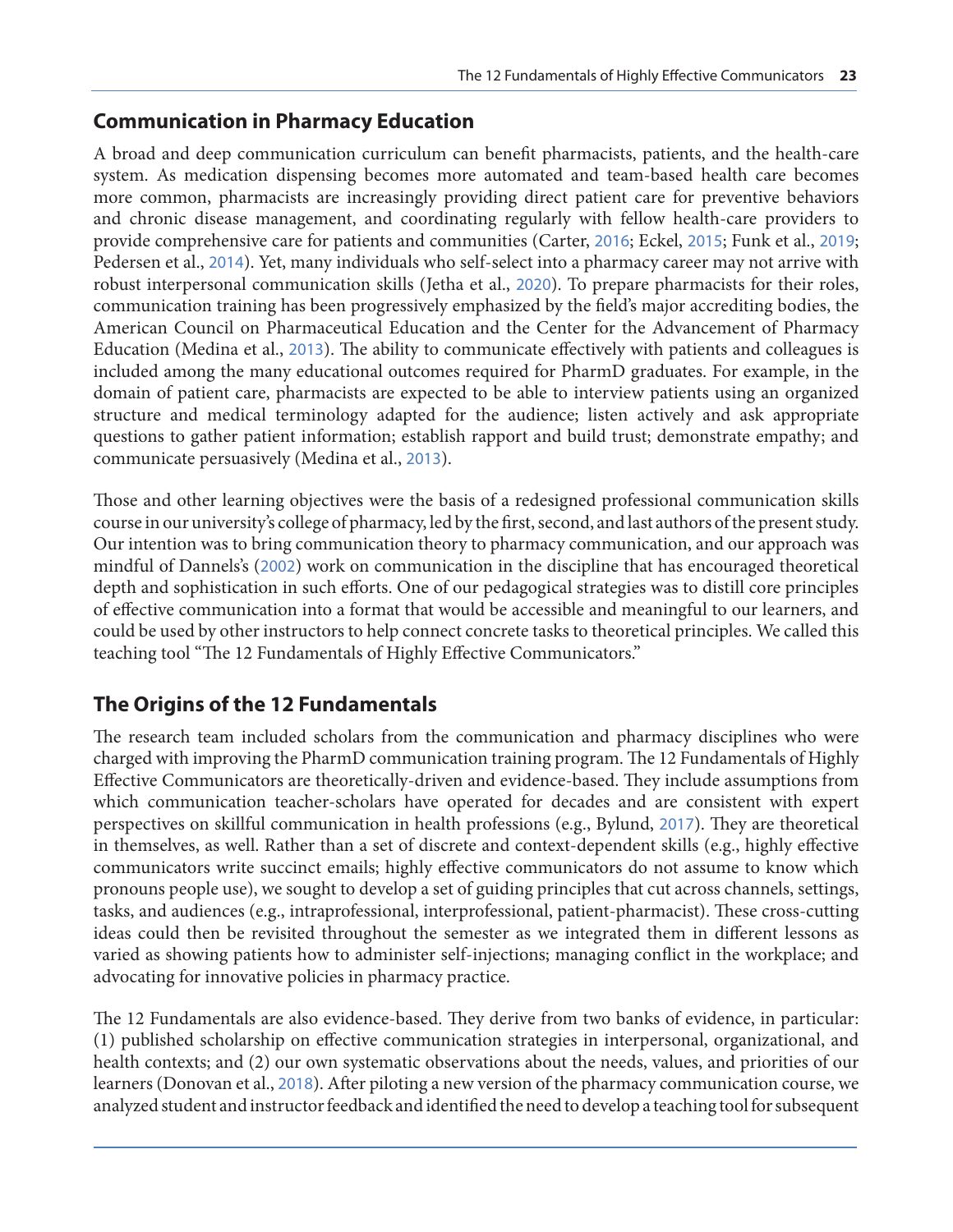semesters that would encapsulate important enduring understandings about skillful communication. As we grew to know these learners, we saw that PharmD students, who tend to come from hard sciences such as chemistry, appreciated when information was provided via bullet points and mnemonics that facilitated memorization. They are used to learning material that is organized in numbered lists, such as the top 200 prescribed medications. We also observed that they had difficulty connecting the theoretical principles to the practical skills and struggled to generalize communication strategies more broadly from one task to another. We designed the 12 Fundamentals to help students construct a clear bridge from practical, task-oriented competencies (e.g., writing an email to a colleague) to context-spanning theoretical concepts (e.g., multiple goals theory).

## **The 12 Fundamentals of Effective Pharmacy Communication**

We present the list of fundamentals in Table 1. Next, we elaborate to explain how the fundamentals of effective communication that we trained our future pharmacists to understand and employ are substantiated by influential texts, theories, and thought leaders in our field.

| <b>TABLE 1</b><br>The 12 Fundamentals of Highly Effective Communicators                        |
|------------------------------------------------------------------------------------------------|
| Highly effective communicators understand that                                                 |
| 1. There is no "one size fits all" message that will work in EVERY situation.                  |
| 2. Communication has both verbal and nonverbal components.                                     |
| 3. Communication takes place in physical and psychological contexts.                           |
| 4. There are benefits to tailoring messages to different audiences.                            |
| Multiple, sometimes competing, goals shape interactions.<br>5.                                 |
| 6. Communication has two dimensions, content and relationship.                                 |
| 7. Communication is a teachable and learnable skill set that requires ongoing practice.        |
| You cannot NOT communicate.<br>8.                                                              |
| 9. Communication alone cannot solve all problems; however, it is a component of all solutions. |
| 10. Meanings are in people (not in words).                                                     |
| 11. Communication is irreversible.                                                             |
| 12. Good communication is cooperative.                                                         |

## **Theoretical Bases of the 12 Fundamentals**

Several interrelated theoretical currents informed the creation of the 12 Fundamentals. For example, one is grounded firmly in communication theory and practice (#7, Communication is a teachable and learnable skill set that requires ongoing practice). We are particularly indebted to the contributors and co-editors of the text *Professional Communication Skills* (Ford et al., [2015](#page-14-0)), which lays out several of the 12 Fundamentals in our university's basic course, to orient students to primary assumptions about how communication between people occurs, and how it can be accomplished with greater or less success. These and the other Fundamentals that we added to the Ford et al. ([2015](#page-14-0)) list are based on the frameworks that we review next.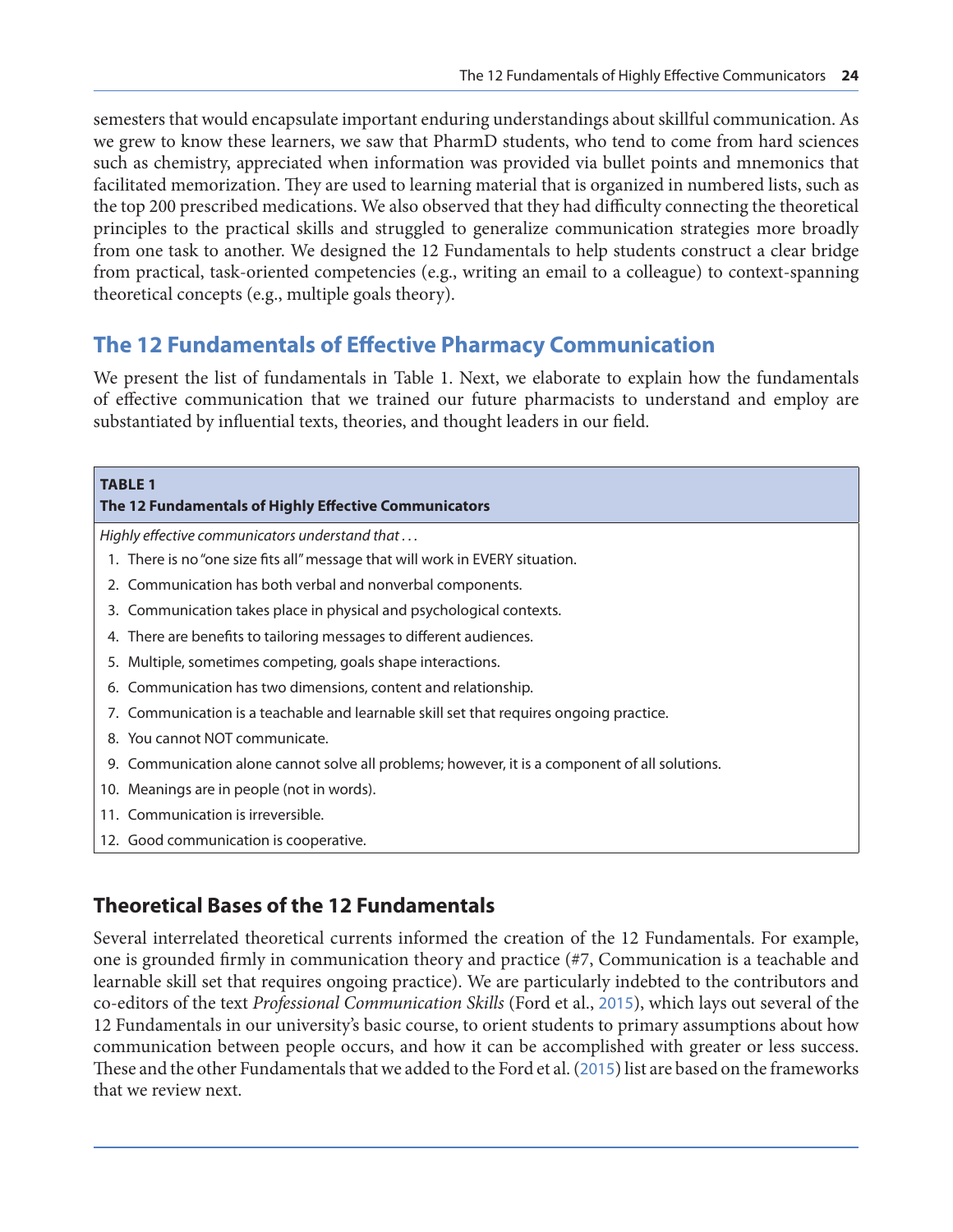**The interactional view of communication.** Many contemporary theories of interpersonal communication rest on the foundations laid out by Watzlawick and colleagues ([1967](#page-16-0)) in their book *Pragmatics of Human Communication,* including the concepts of digital and analog communication and ideas about the metacommunicative activities of interlocutors. The collection of observations organized in that volume is known as the interactional view of communication. Our 12 Fundamentals, for example, included the premise that "You cannot NOT communicate" (Fundamental #8), which was advanced by Watzlawick et al. to theorize that the behaviors of any interactants are subject to being interpreted, correctly or not, as communicative in nature. Fundamental #6 from our list is Watzlawick et al.'s axiom that "every communication has a content and relationship aspect" ([1967](#page-16-0), p. 54). Content involves the words and gestures themselves (the message), and relationship refers to how the words and gestures ought to be understood or are assigned meanings (the meta-message). This idea has been established previously as an important feature of communication training in medical education (Hoffman-Longtin et al., [2018](#page-15-0)). As communication scholars know, this axiom undergirds the basic idea that communication does far more than facilitate the exchange of bare, unambiguous data. Facts and opinions are embedded in situational, interpersonal, cultural, and historical contexts (Fundamental #3). This communication has both verbal and nonverbal components (Fundamental #2).

A patient picking up a prescription may say to a pharmacist, "Wow, that medicine is so much more expensive than I thought it would be." According to the interactional view, every utterance can be analyzed in terms of its content as well as its relationship-level information, all of which are contextually situated. In this particular case, for example, the meaning of "expensive" depends on each person's socioeconomic resources. The statement about the medication's cost may be heard as more than a mere observation or conveyance of surprise. It may be an expression of distress or an indirect request for assistance, and the patient may be communicating relationship-level information to the pharmacist: you are someone who I believe is able and willing to help me. Meanwhile, the pharmacist may purse their lips in irritation about yet another high drug cost and a health-care system that is aggravating and failing patients. The patient may perceive that nonverbal signal as *irritation with* the patient, rather than a sign of *solidarity with* the patient. All of these cues have implications for subsequent cognitive, emotional, and behavioral reactions. Watzlawick and colleagues asserted that the ability to perceive and accommodate both the content and relational aspects of communication is "the *condition sine qua non*  of successful communication" ([1967](#page-16-0), p. 53; emphasis original).

**Multiple goals theories of communication.** Communication is a purposeful and strategic activity that people use to accomplish their personal and social objectives. Goals theories articulate the ways that individuals pursue goals through symbolic interaction (Daly & Wiemann, [1994](#page-14-0); Dillard, [1997](#page-14-0)), and help to illustrate how communication challenges can be recognized and overcome in health-care settings (Donovan, [2019](#page-14-0)). Primary goals define social interaction, whereas secondary goals shape, enable, and constrain the communicative strategies that people employ (Dillard et al., [1989](#page-14-0)). So, for example, the primary goal of a pharmacist may be to teach a patient how to use a corticosteroid inhaler. Because a secondary goal is to build rapport with the patient, the pharmacist listens attentively when the patient begins telling a story about his asthma flaring up while camping with his family and mentions a shared fondness for a state park nearby.

According to multiple goals approaches to interpersonal communication, competent communicators attend to the multiple task, identity, and relational demands of social situations (Clark & Delia, [1979](#page-14-0);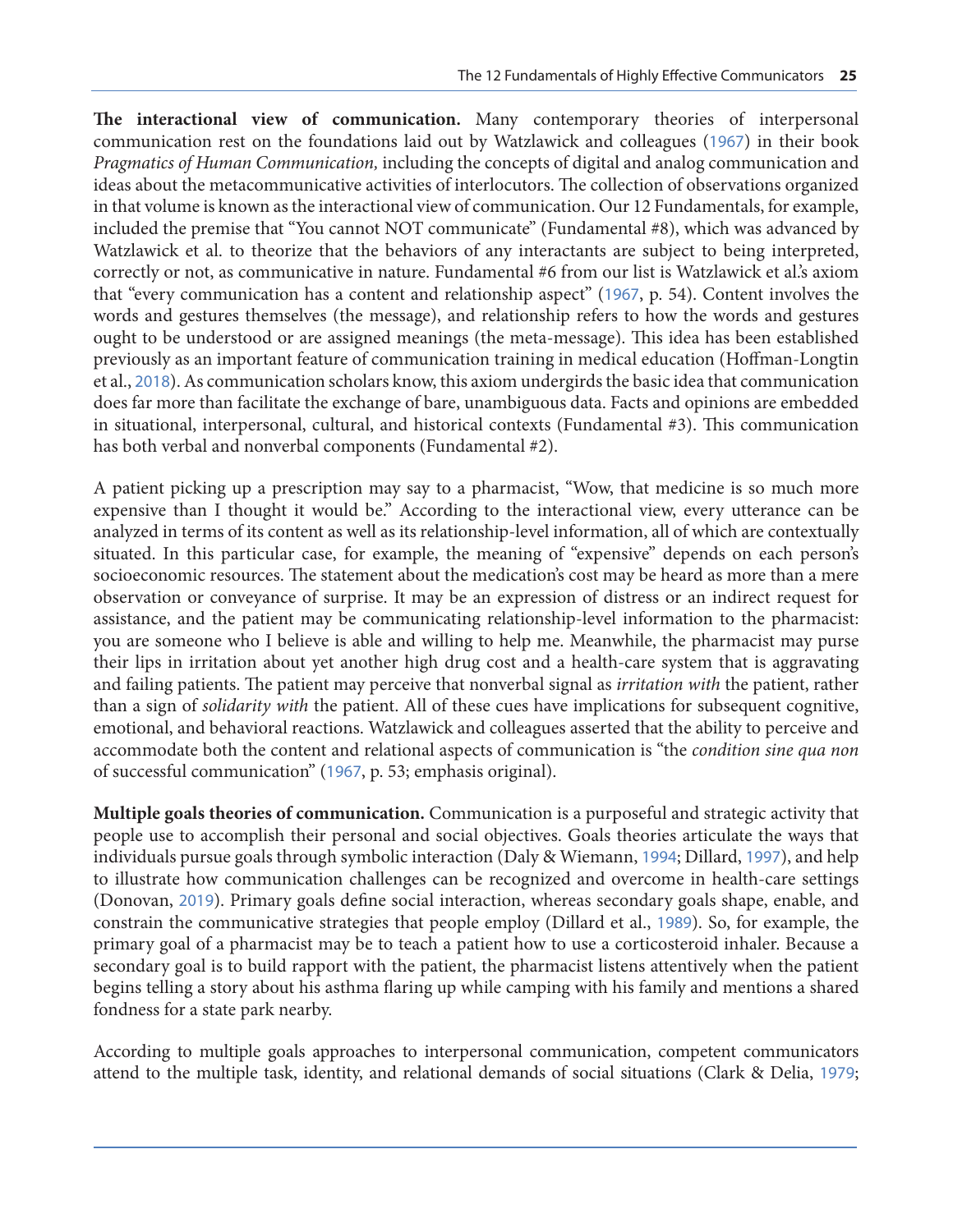Dillard, [1997](#page-14-0)). This premise leads to Fundamental #5. The task of persuading a patient to come in for a comprehensive medication review may entail the pharmacist communicating about her professional identity, "This is a part of my job that I really enjoy, even though a lot of patients don't even realize I do it." The patient and pharmacist who discuss the local music scene may connect in ways that benefit that consultation and any future interactions. Multiple goals perspectives also demonstrate that any given utterance is subject to a variety of interpretations, depending on the traits of the interlocutors, their relationship history, the conversational context, and so on (Goldsmith, [2004](#page-14-0)). Suggestions from a pharmacy manager may be heard as efficiently direct by one member of a care team, but unnecessarily brusque by another. Thus, the basis of Fundamental #10, which coheres with the interactional view as well.

**The cooperative principle.** Grice's concept of conversational implicature ([1989](#page-14-0)) rounded out our 12 Fundamentals. Grice's theorizing about language and semantics included a set of four maxims that facilitate cooperative communication by defining ways in which people ought to contribute to conversation: Quantity (provide enough information but not too much); Quality (be truthful); Relevance (stay focused on the relevant topic of conversation); and Manner (be clear). According to Grice, when communicators adequately adhere to these guidelines for interaction, they are being cooperative and ought to achieve effective communication. The cooperative principle and its maxims are reminders that communication is an interdependent process in which interlocutors rely on each other to accomplish their goals. These ideas are core tenets of contemporary notions of communication competence (e.g., Spitzberg & Cupach, [1989](#page-16-0)).

The cooperative principle is explicit in Fundamental #12, "Good communication is cooperative," and implicit in the fundamentals that encourage students to adapt to their audiences for the sake of being clear, on topic, honest, and brief enough without being perfunctory (the last of which dovetails with the two other theoretical frameworks). Two related fundamentals state that tailored messages are advantageous (#4, "There are benefits to tailoring messages to different audiences) because, as #1 states, "There is no 'one size fits all' message that will work in EVERY situation." Finally, based on our formative research, we added Fundamental #9: "Communication alone cannot solve all problems, however, it is a component of all solutions." This fundamental was developed to acknowledge the limits of what even the most competent communication can accomplish, particularly in health-care settings. It is true that medication errors are a persistent and preventable problem that could be minimized with better communication. On the other hand, some errors could be reduced if electronic health records flagged contraindications more reliably. We wished to acknowledge this reality in our teaching.

#### **Research Questions**

The main purpose of this study was to examine PharmD students' perceptions of the utility of the 12 Fundamentals of Highly Effective Communicators in their training and professional practice. The theoretically-grounded 12 Fundamentals became a framework for our content delivery throughout a semester-long course on pharmacy professional communication, and they were summarized into a teaching tool to which students could refer. Two research questions were posed to help us evaluate them:

**RQ1:** Which of the 12 Fundamentals do PharmD students report as being most helpful?

**RQ2:** What opportunities do students see to translate the 12 Fundamentals into practice?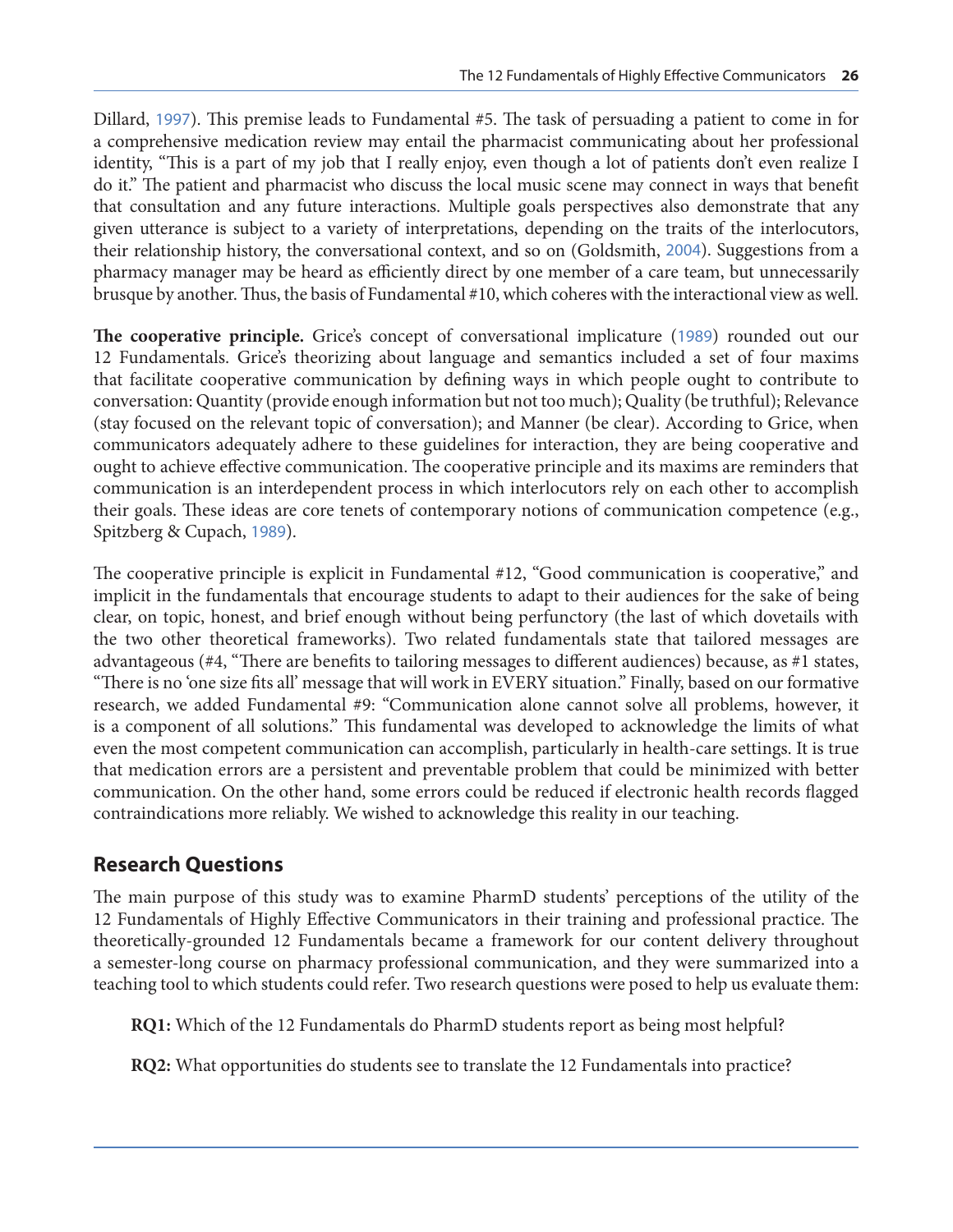# **Methods**

# **Study Design**

This project was part of a larger pharmacy communication curriculum intervention study which occurred over 3 years and received IRB approval from our university. Data reported in this manuscript were collected from two sequential cohorts of second-year (P2) PharmD students at a large Southwestern university in the United States with a top-5 pharmacy school. All participants were enrolled in a required pharmacy professional communication course as part of their P2 curriculum. The first iteration of the new course was piloted in Fall 2017, after which the 12 Fundamentals were created based on insights gleaned from teaching and participant observation. They were then integrated into the course in Fall 2018 (Year 1; Y1) and Fall 2019 (Year 2; Y2) in slightly different ways. Between 2018 and 2019, the makeup of the teaching team, and thus some of the content delivery, changed after one of the primary instructors left and a new lecturer was hired. Consistent between Y1 and Y2 were the list of 12 Fundamentals themselves; the faculty member who supervised the majority of the communication skills labs where they were taught; two of the Teaching Assistants who worked with her both years; and our weekly team meetings to confer about lesson plans and assessment.

# **Participants**

**Y1.** There were 122 participants in the first cohort. Available demographic information about the sample includes self-identified sex (65.2% women), race/ethnicity (34.1% Asian or Asian American; 34.1% Caucasian/White; 19.7% Hispanic or Latino/a/x; 1.5% African American/Black; 6.1% Other or Unreported), and highest earned educational degree prior to beginning the PharmD program (72% Bachelor's; 22% high school; 1.5% Master's).

**Y2.** There were 114 participants in the second cohort. Available demographic information includes self-identified sex (68.4% women), race/ethnicity (34.2% Asian or Asian American; 29.8% Caucasian/ White; 19.3% Hispanic or Latino/a/x; 5.3% African American/Black; 11.4% Other or Unreported), and highest earned educational degree prior to beginning the PharmD program (69.3% Bachelor's; 26.3% high school; 4.4% Master's). The two cohorts were not markedly different from each other on these demographic variables.

## **Procedures**

**Communication skills labs.** The communication course followed a lecture-lab format over a 15-week semester, such that the entire cohort convened for a 1-hour lecture, accompanied later that week by a 3-hour communication skills lab/discussion section of approximately 40 students each. During lab, students engaged with the material more deeply through active learning and practice. The 12 Fundamentals were taught during labs across the first 3 weeks of the course and were referred back to throughout the semester as additional lessons amplified their propositions. In this way, the 12 Fundamentals constituted a framework that lab instructors used to connect discrete communication skills (e.g., interviewing for a job in a pharmacy, advising a patient about smoking cessation) to broader theoretical principles (e.g., tailoring, contexts). Instructors supplied and solicited real-world examples of the 12 Fundamentals from students during discussions and also commented when students demonstrated them during role-plays and other active learning opportunities.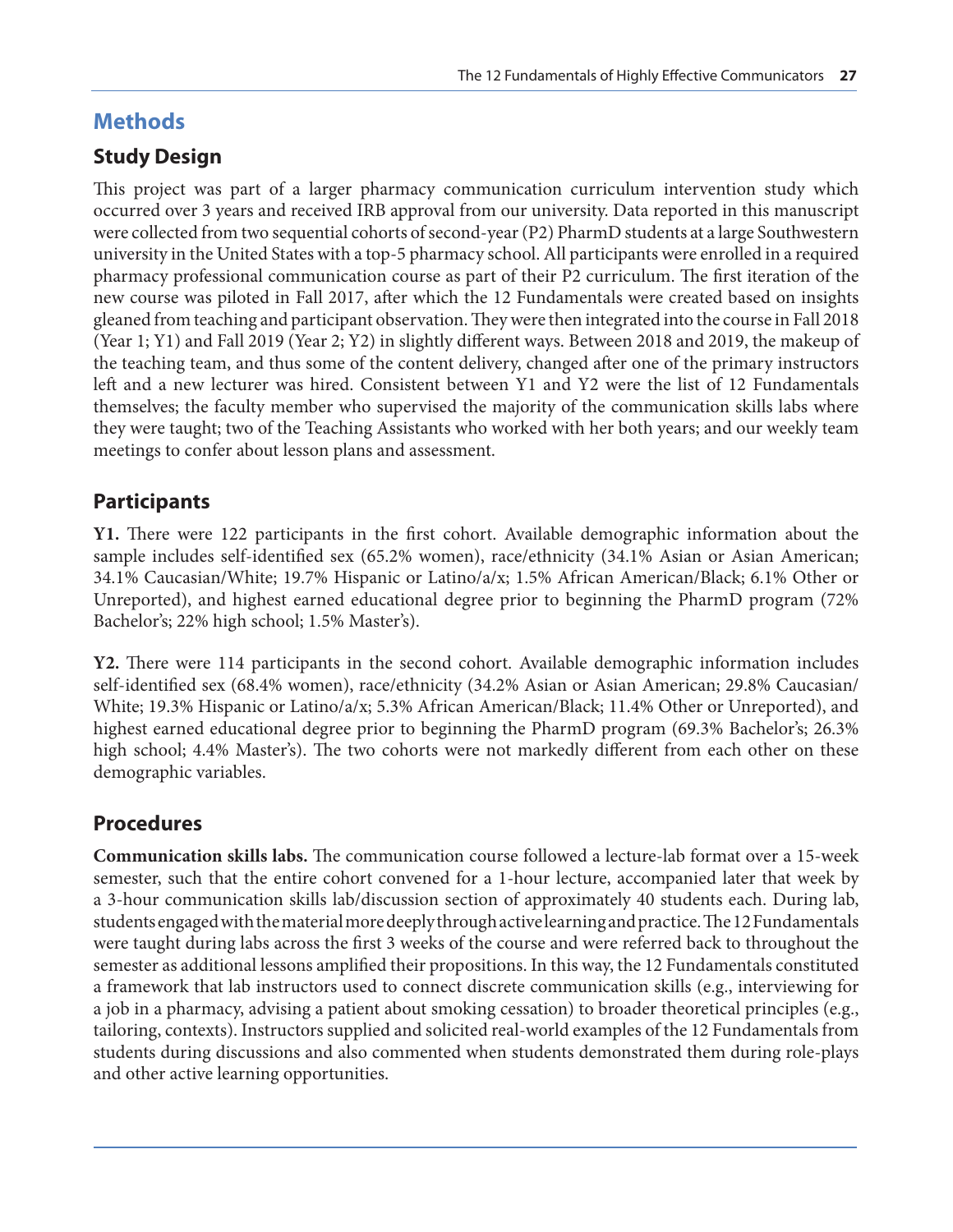Key learning objectives for the labs included (1) discovering the relevance of communication, as teachable and learnable, to pharmacy practice; (2) developing the self-awareness necessary for continuous improvement based on an ability to summarize and critique one's own areas of expertise and areas for improvement; (3) demonstrating interpersonal competence when being observed and analyzed by peers, and when observing and analyzing one's peers; (4) producing audience-focused messages tailored to colleagues, patients, subordinates, and supervisors; and (5) performing fundamental professional communication skills such as impression management, managing uncertainty, rapport building, and active listening. The 12 Fundamentals were produced to help guide learners to achieve these five objectives while practicing concrete skills aligned with CAPE educational subdomains, such as patient interviewing, establishing rapport and building trusting relationships, and communicating empathy.

An example of a typical day in lab consisted of an interactive lecture framing communication skill(s) (e.g., week three addressed effectively providing and receiving feedback up and down the hierarchy and successfully handling workplace conflict) and concepts (e.g., week three introduced the concepts of dialectical tensions, temporality of communication, cognitive frames, and styles of conflict management) to be covered that day. Each topic was accompanied by an activity wherein the students applied and practiced what they had just learned followed by group discussion and feedback. The concept of growth mindset (Dweck, [2006](#page-14-0)) was employed throughout the course by building in opportunities to practice multiple attempts. For instance, in week three students drafted messages regarding workplace feedback (one as a pharmacy manager to a pharmacy technician about a workplace customer complaint, and another as a technician responding to a manager complaining about their workplace conduct) and completing a self-assessment of their own conflict-management style. Students were encouraged to make connections to them during the discussion to the 12 Fundamentals (e.g., "How might the Fundamental *you cannot NOT communicate* relate to your preferred style of conflict resolution?").

**Y1 data collection.** At the end of a lab session after the 12 Fundamentals had been taught, students were asked to complete a written reflection assignment. They were given two open-ended prompts: *What pharmacy communication knowledge or skill do you have now that you didn't have before lab today?* and *How will you utilize or implement this knowledge or skill at work or at school?* Responses were submitted electronically during the lab. Additionally, a survey was administered at the end of the 15-week course. To assess which of the 12 Fundamentals was considered most helpful, students were asked one question in the survey reflecting on this lesson: *This semester, you have learned the 12 Fundamentals of Effective Communication. Below is a list of the fundamentals. Please select the ONE that has been the most helpful for you to know.*

**Y2 data collection.** During Y2, the study procedures were amended slightly for two reasons. First, the changes on the teaching team meant that the content of the lectures and labs did not match the previous year's syllabus exactly, so a true comparison group was not available and the end-of-semester survey was not repeated. Second, the end-of-session reflections were no longer a consistent component of each week's lab, but instead more emphasis was placed on preparing for the capstone communication objective structured clinical exam (OSCE), during which students would interact with a trained standardized patient actor and perform their communication skills. Students were tasked with helping the patient work toward a health behavior goal. Afterward, they were asked to view the video recording of their OSCE and write a self-critique. Among the prompts was *Review the 12 Fundamentals of good communicators that we reviewed throughout the semester. Which of the 12 Fundamentals helped you during your OSCE?*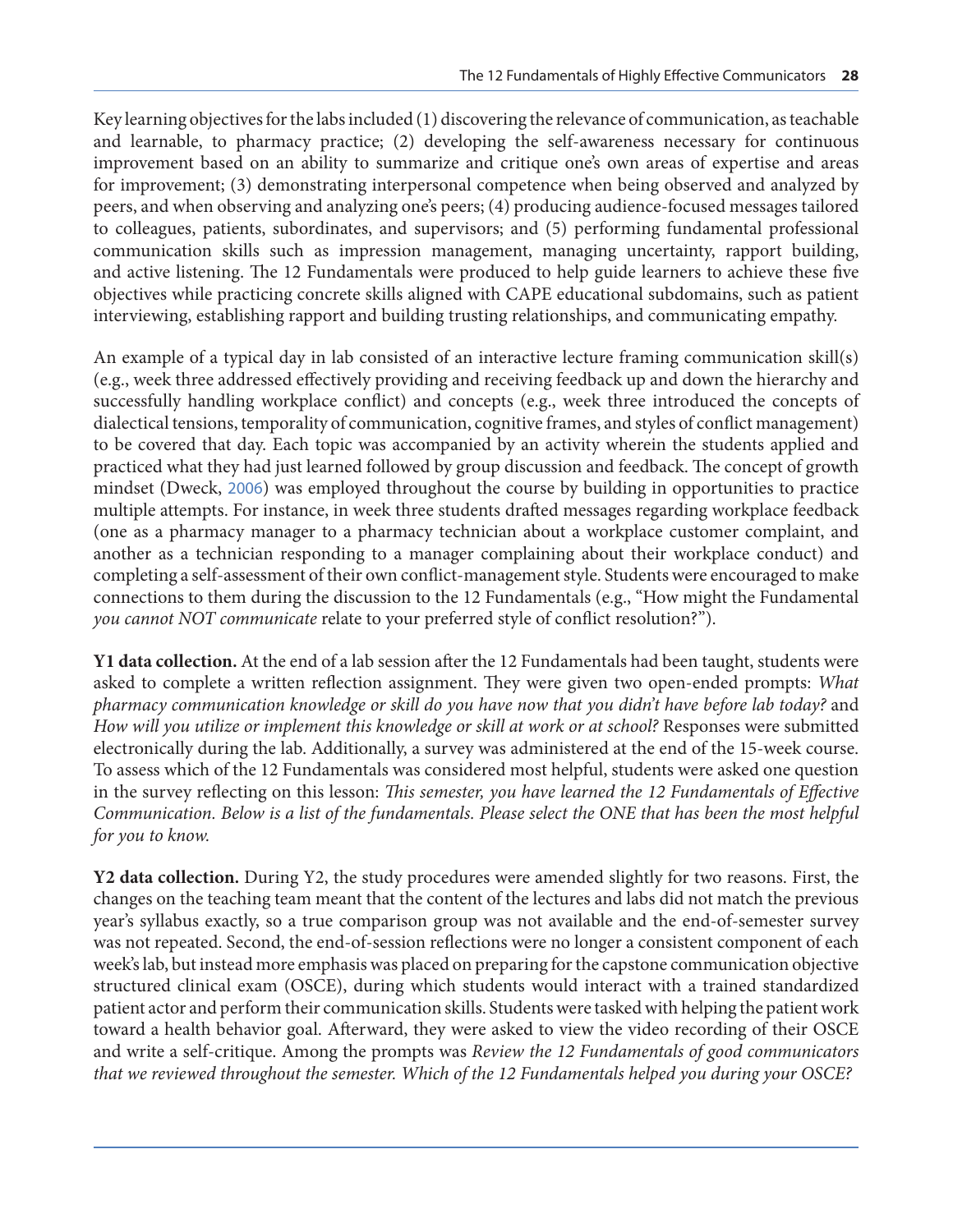**Data analysis.** Data from the reflection assignment and OSCE self-critique were content analyzed for the presence of the 12 Fundamentals. Student responses were not limited to only one code, because codes were not mutually exclusive and students could mention one, some, all, or none of the fundamentals. Using the verbatim manifest content, coders noted as many fundamentals as were mentioned in each open-ended response. Acceptable intercoder reliability was reached between two independent coders/ authors analyzing a random sample of 25% of the data. Because the categories were not mutually exclusive, percent agreement was used to determine intercoder reliability. Percent agreement was 90% for Y1 and 99% for Y2. The few discrepancies were discussed and resolved by the research team. The remainder of the data was divided up between the two coders for coding. Our strict content analytic techniques prevented us from interpreting and inferring too much from participants' responses; we did not want to give ourselves credit for content we believed we had taught them unless it was unambiguously evident in the data. A potential disadvantage of our coding strategy is underreporting; we may have missed content about the 12 Fundamentals that students found valuable, but paraphrased or synthesized rather than used the wording from the list we taught them.

To answer RQ1, descriptive statistics were calculated from Y1 end-of-semester survey responses and from the Y2 OSCE self-critique data. The Y1 data, provided by 55 students, yielded 55 separate mentions of the 12 Fundamentals, whereas the Y2 data yielded 182. We attribute this difference in *N*s to the fact that the Y2 data collection involved a graded assignment, whereas the Y1 survey was optional. These descriptive statistics are available in Table 2. We calculated *z* scores to test differences between the proportions with which students mentioned each fundamental between Y1 and Y2, simply for reference. However, we note again the variation in the teaching team and data collection procedures, and so we remain cautious about drawing any conclusions from those tests. The bulk of the results section describes the findings for RQ2, where we report exemplars from students' descriptions of how they had been applying the 12 Fundamentals and how they anticipated using them in their current and future pharmacy practice.

## **Results**

Table 2 displays the frequencies with which each fundamental was mentioned in students' responses to answer RQ1. In both the Y1 and Y2 datasets, the most frequently reported fundamental was "There is no 'one size fits all' message that will work in EVERY situation."

## **Students' Reflections on Using the 12 Fundamentals**

The second research question addressed specific ways students reported that they had used the 12 Fundamentals, or envisioned themselves using them, in their work as practicing pharmacists. When asked how the 12 Fundamentals would inform their future professional communication, students described diverse opportunities in the workplace to apply each of the fundamentals. We present some excerpts below that exemplify students' responses.

**There is no "one size fits all" message that will work in EVERY situation.** This was the most frequently cited fundamental in both cohorts. It reflects the fact that there is no perfect message that will work for every patient, every time. Students noted that even common messages cannot apply to all situations, as they learned to recognize times when some conventionally appropriate phrases could be misplaced: "Saying 'have a great day' every time is not appropriate" and "My go-to line is 'have a nice day' . . . today's lecture made me realize that this is not always the most appropriate means of ending a conversation."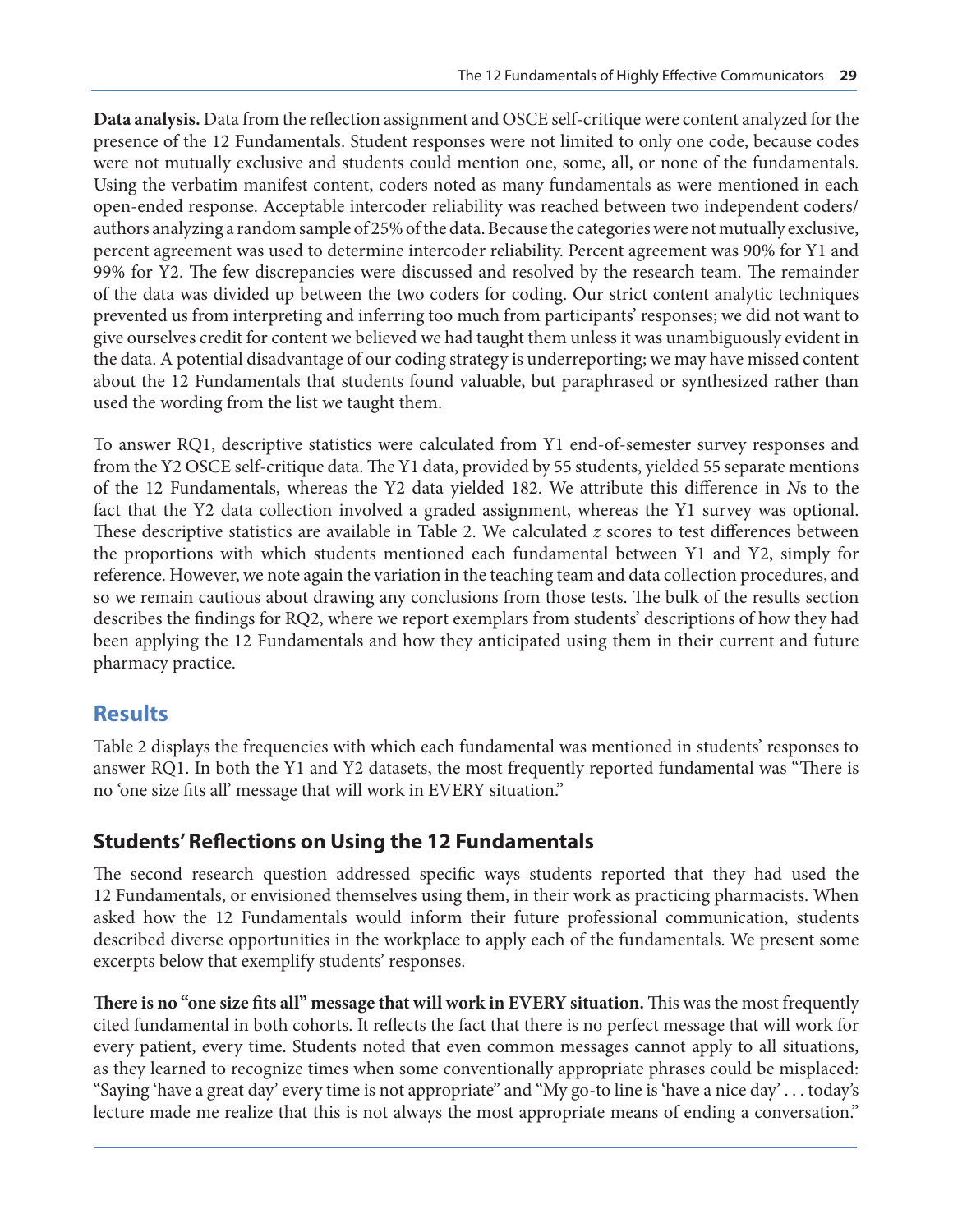| <b>TABLE 2</b><br>PharmD Students' Evaluations of the 12 Fundamentals of Highly Effective Communicators |                                           |                                           |                                                                                                 |  |
|---------------------------------------------------------------------------------------------------------|-------------------------------------------|-------------------------------------------|-------------------------------------------------------------------------------------------------|--|
| <b>Communication Fundamental</b>                                                                        | Y <sub>1</sub><br><b>Frequency</b><br>(%) | Y <sub>2</sub><br><b>Frequency</b><br>(%) | <b>z Score From</b><br><b>Difference</b><br><b>Between</b><br><b>Proportions</b><br><b>Test</b> |  |
| 1. There is no "one size fits all" message that will work in EVERY<br>situation.                        | 14 (25.5%)                                | 42 (23.1%)                                | $z = 0.36$                                                                                      |  |
| 2. Communication has both verbal and nonverbal components.                                              | $5(9.1\%)$                                | 31 (17.0%)                                | $z = -1.44$                                                                                     |  |
| 3. Communication takes place in physical and psychological<br>contexts.                                 | $1(1.8\%)$                                | $0(0.0\%)$                                | $z = 1.82$                                                                                      |  |
| 4. There are benefits to tailoring messages to different audiences.                                     | 7(12.7%)                                  | 14 (7.7%)                                 | $z = 1.15$                                                                                      |  |
| 5. Multiple, sometimes competing, goals shape interactions.                                             | $9(16.4\%)$                               | $7(3.8\%)$                                | $z = 3.24*$                                                                                     |  |
| 6. Communication has two dimensions, content and relationship.                                          | $\mathbf{0}$                              | 23 (12.6%)                                | $z = -2.77*$                                                                                    |  |
| 7. Communication is a teachable and learnable skill set that<br>requires ongoing practice.              | $3(5.5\%)$                                | $10(5.5\%)$                               | $z = -0.01$                                                                                     |  |
| 8. You cannot NOT communicate.                                                                          | $2(3.6\%)$                                | $2(1.1\%)$                                | $z = 1.28$                                                                                      |  |
| 9. Communication alone cannot solve all problems, however,<br>it is a component of all solutions.       | $2(3.6\%)$                                | $9(4.9\%)$                                | $z = -0.40$                                                                                     |  |
| 10. Meanings are in people (not in words).                                                              | 8 (14.5%)                                 | $6(3.3\%)$                                | $z = 3.10*$                                                                                     |  |
| 11. Communication is irreversible.                                                                      | $1(1.8\%)$                                | $1(0.5\%)$                                | $z = 0.90$                                                                                      |  |
| 12. Good communication is cooperative.                                                                  | $3(5.5\%)$                                | 37 (20.3%)                                | $z = -2.58*$                                                                                    |  |
| <b>Total codes</b>                                                                                      | 55                                        | 182                                       |                                                                                                 |  |

Students also acknowledged that their patients are unique and require individualized care, so even if they arrive at an interaction with a general plan, they needed to be ready to adapt. One student noted, "While I did have a plan on what I wanted to approach and how I wanted to approach different topics, when I got into the OSCE room, I realized that the entire plan needed to be modified." And another stated that this fundamental helped them to remember that "each patient is different, has different problems and needs . . . this helped me listen to what the patient had to say first and minimize any bias that I may have unconsciously developed while reading the patient background." Overall, this fundamental seemed to operate as a reminder for our students that each interaction is a fresh exchange with a unique individual.

**Good communication is cooperative.** Several students in the Y2 cohort mentioned this fundamental when reflecting on their OSCE interaction with a standardized patient, and a few of the Y1 students wrote about it as well. The cooperative nature of communication refers to the fact that all participants can contribute to produce understanding. Students applied this fundamental by emphasizing their role and the steps they could take to improve the communication process by working together and achieving some consensus, for example:

I wanted to make sure that I gave the patient time to respond and give me feedback. Any plan wouldn't work if the patient wasn't ready to be involved. I let her talk as much as she wanted about how the past month had been going. Without her being willing to share information, we wouldn't have gotten to any sort of resolution.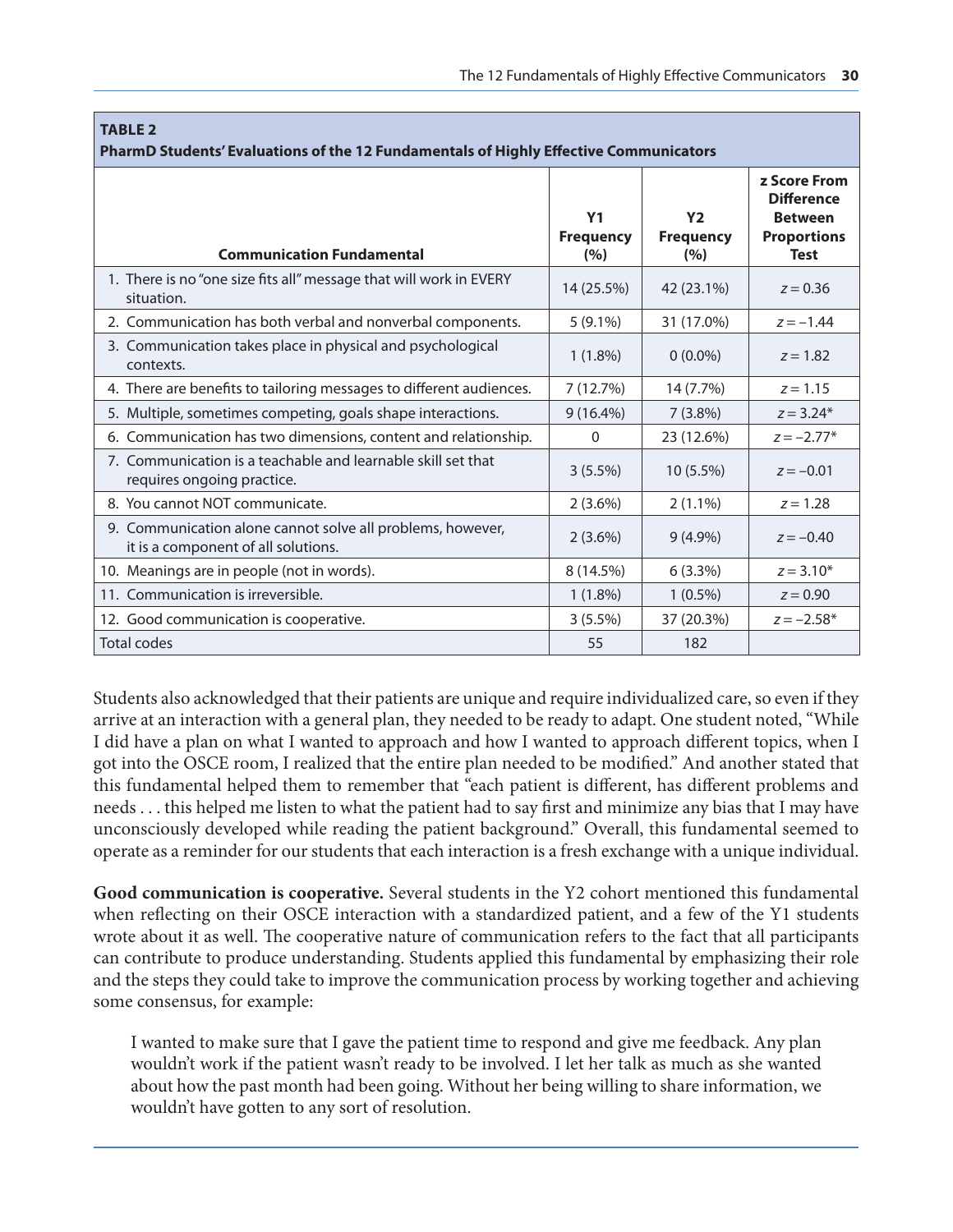This fundamental is derived from theoretical propositions about appropriate behaviors for negotiating conversational space and time appropriately. Our students also seemed to interpret it not just as "work cooperatively with your conversational partner" but as "be agreeable."

**Communication has both verbal and nonverbal components.** A true fundamental of communication, this category indicates students' understanding of the importance of nonverbal aspects of communication. They mentioned that remembering this fundamental in their work environment would help them better understand their patients: "I will look for verbal and nonverbal cues to from the patient (as well as myself) to see if it [sic] affecting our communication process and see if any latent messages are being transmitted." They also stated that considering the verbal and nonverbal components of communication could help patients better understand their pharmacist:

I am going to try and be more present and aware of my nonverbal communications. I think it is very easy to get caught up in the pace at work and so sometimes my body language doesn't match what I am trying to perceive [sic] to my patient.

In critiquing their OSCE video, one student who mentioned this fundamental observed that the standardized patient did most of the speaking,

but to show that I was listening and engaged . . . I nodded and smiled a lot to let her know that I was actively listening to her and that I cared . . . [both verbal and nonverbal communication] convey messages.

Several students associated the benefit of nonverbal responses with demonstrating care beyond simply showing interest in the speaker.

**There are benefits to tailoring messages to different audiences.** Benefits to tailoring messages refers to the importance of remembering that different messages will likely resonate more successfully with different audiences. Some Y1 students mentioned means of identifying different audiences: "Thinking about how the patient is acting, the patient's age, the patient's understanding, and the time constraints will help me better know how I should present information to my patient." They also considered more nuanced indicators, such as health literacy levels. Following their OSCEs, Y2 students talked about relying on this fundamental because it enabled them to engage in problem-solving with their patients; for example: "I tailored my suggestions to Mr. Chen's individual barriers and motivations. Every patient is different, and this fundamental helped me to connect with Mr. Chen on a personalized level to help him." This fundamental seemed to help our students connect the dots between adapting their own expertise to match the knowledge of the individual with whom they were communicating.

**Multiple, sometimes competing, goals shape interactions.** With this category, students commented on the fact that people can have a variety of objectives in any communication setting which may or may not be complimentary. Students acknowledged that being aware of competing goals could help them better understand where patients are coming from: "Now that I am aware of this, I will always take the time to step back and think about what the other person wants to get out of the interaction." They also described how they could improve patient care by recognizing and managing the competing goals they sometimes face, for instance: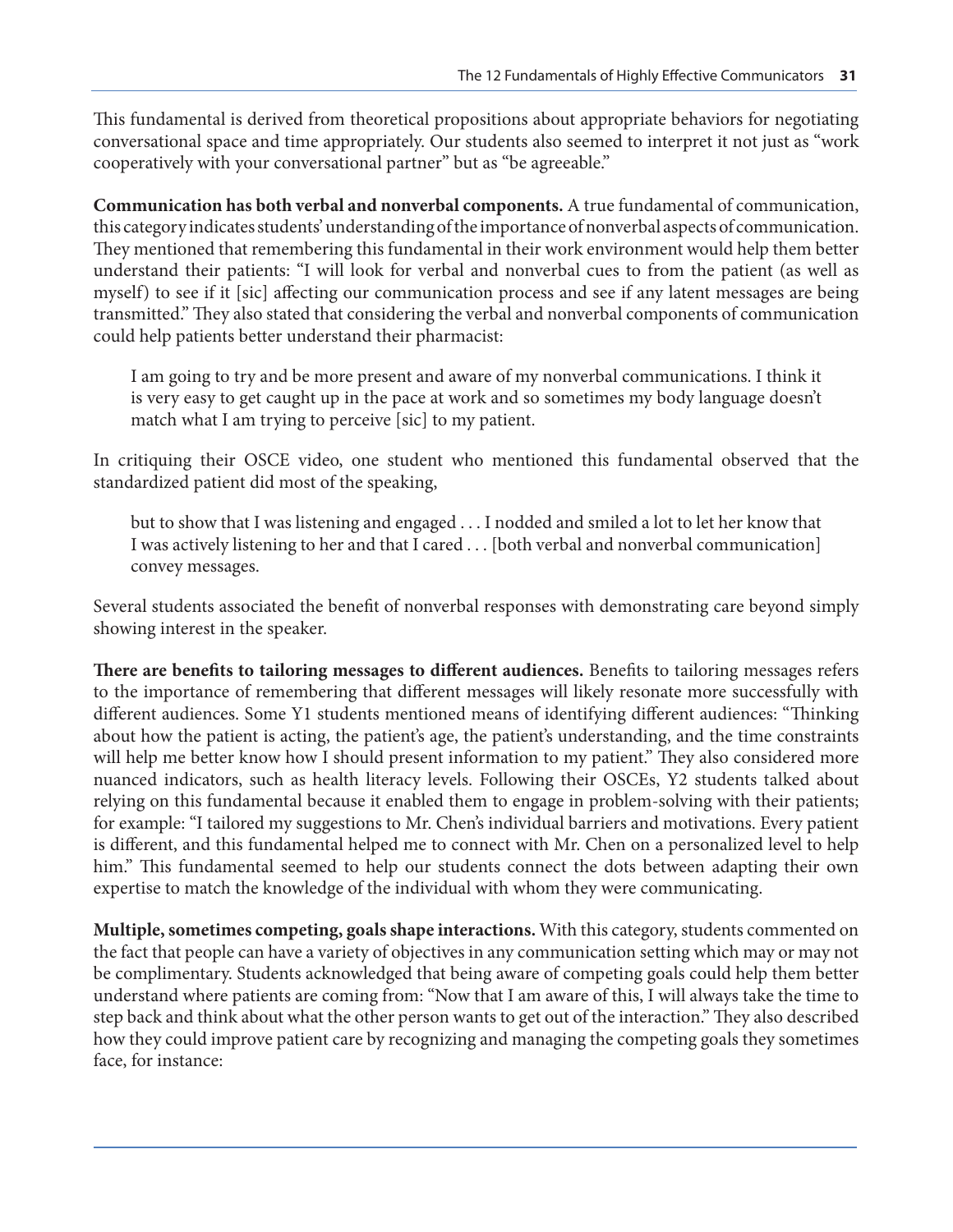Although I cannot control competing 'goals' of those that I communicate with, I can certainly try and control my own goals that may negatively impact the conversation. For example, just because I may be in a rush does not mean that I should let that impact the level of care that I give to my patients.

Thinking about competing goals seemed to provide context for misunderstandings or difficult encounters, while also creating some space for a more neutral investigation of such situations.

**Communication is a teachable and learnable skill set that requires ongoing practice.** In both cohorts, 5.5% of students mentioned this fundamental, which refers to the fact that good communicators are made, not born, and that communication skills can be developed and refined through time, effort, and preparation. The students seemed to find this fundamental comforting: "I thought it was good to know that communication IS a teachable and learnable skill that 'requires ongoing practice.' The last bit of the sentence makes learning proper communication seem more hopeful." They also repeatedly indicated their intention to begin practicing their skills. As one student put it:

I wasn't always a great communicator myself, and my first several attempts preparing for this OSCE made me realize how much I still needed to learn . . . while I am no expert in communication, I know I have gotten far better at those skills ever since the beginning of my pharmacy curriculum. But, this was only accomplished through constant practice . . . there is always something to be learned at the end of it that I can apply the next time.

This fundamental was also reinforced through the lab structure by providing consistent opportunities for practice, feedback, and revision.

**Meanings are in people (not in words).** This category is a reminder to students that the same phrase can have very different meanings for different individuals. This fundamental encouraged the students to consider the patient's perspective: "I will think more about both understanding complicated things in a pharmacist perspective and patient perspective. Being able to understand and explain complicated or nuanced things in an effective way will be key for patients." It also prompted them to think through solutions to avoid miscommunication: "I will try to give things multiple labels to help the patient identify the object of discussion and learn what other labels they may hear." The students' responses to this fundamental suggested that it helped them conceptualize how interactions between those with high and low health literacy could play out in practice.

**Communication has two dimensions, content and relationship.** Students mentioned this fundamental when they were remarking that what they say cannot always be taken at face value. Some students created a shorthand for this fundamental, referring to it as "two-dimensional communication." Similar to the previous category, they applied it as a lens when they were thinking about what their actions could mean to a patient, for example, explaining the reasons for a conversation about health behavior change was meant to be a friendly way to provide care, not a way of being heavy-handed. Students also seemed to interpret this fundamental as emphasizing the importance of building rapport and creating a sense of ease with patients (e.g., "I did this by introducing myself in a friendly manner").

**Four remaining categories.** There were four fundamentals that were mentioned by fewer than 5% of participants in either cohort of students: (1) "Communication alone cannot solve all problems, however,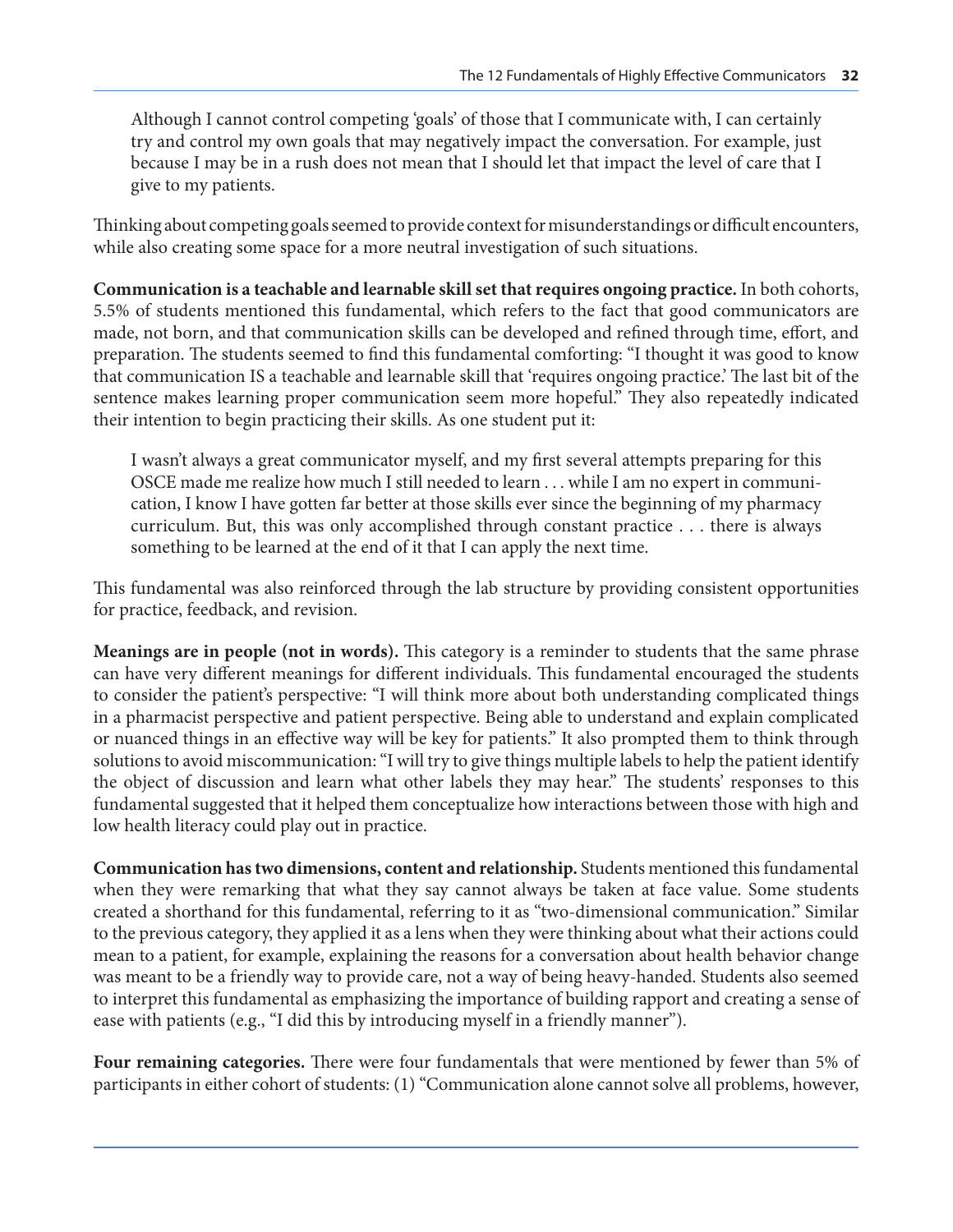it is a component of all solutions"; (2) "Communication takes place in physical and psychological contexts"; (3) "You cannot NOT communicate"; and (4) "Communication is irreversible." Although infrequent, they were each meaningful to a handful of students. In essence, these fundamentals served as reminders to students to be intentional about their behavior, to take the other person's perspective, and to do their best to be aware of what could complicate or facilitate their communication with patients and colleagues.

#### **Discussion**

Several contributions to literature on communication pedagogy emerged from this project. First and foremost, the 12 Fundamentals proved a useful tool that supported our teaching and our students' learning. We anticipate that it could work for a variety of communication classrooms. Based on the findings of this study, it would appear as though pharmacists-in-training particularly valued communication principles that emphasized audience adaptation and tailoring of messages. Although such a notion is rather basic to communication teacher-scholars, it seemed to be important and newsworthy to PharmD students. The recognition that effective communicators are strategic communicators who adapt to a listener's goals, values, and skills is highly relevant in a pharmacy setting, where pharmacists have to distill complex information (e.g., "This is how your diabetes medication works and why you need to take it every day") and break bad news (e.g., "That prescription is no longer covered by your insurance") to diverse patient populations. Being cognizant of the benefits of tailoring messages to their patients and colleagues should help future pharmacists be more successful, which in turn could improve patient health outcomes. Indeed, our students provided personal examples of how they envisioned themselves using their Fundamentals to provide more patient-centered care.

There were some differences in the reported usefulness of the Fundamentals, depending on whether we asked students about communication in the pharmacy practice more generally (Y1) or with respect to an acute patient consultation setting (Y2). The Y1 students tended to select Fundamentals that emphasized attending to multiple goals, tailoring for different audiences, and the unique context of each individual, while Y2 students gravitated toward reminders of the cooperative principle, nonverbal dimensions, and communication's role in building relationships. Pharmacy is a diverse communication ecosystem which includes other pharmacists, technicians, and physicians, as well as patients. It is perhaps not surprising that when they imagined communicating, our students chose Fundamentals that helped them consider the diverse backgrounds and experiences of others. On the other hand, a patient consultation task (Y2) might prompt students to focus more on cooperative communication as an inroad to rapport building and shared decision-making. If so, this finding is encouraging, because in spite of the emphasis on shared decision-making as a health care best practice, evidence indicates that clinicians elicit patient preferences only about half the time (Covvey et al., [2019](#page-14-0)). Although our Y1–Y2 data do not permit a direct comparison, this trend in the data is worth consideration and further investigation.

A core strength of this project is that it connected theory to practice via interdisciplinary training and systematic observation. Through the process of translating ideas from communication theory alongside our pharmacy practice educators, we interlaced the 12 Fundamentals throughout the semester using realworld examples in our lectures and lessons. This collaboration enabled us to demonstrate the relevance of the fundamentals to students' anticipated clinical and retail pharmacy contexts, lending credibility to the concepts and prompting our learners to reflect on where theoretical ideas about communication would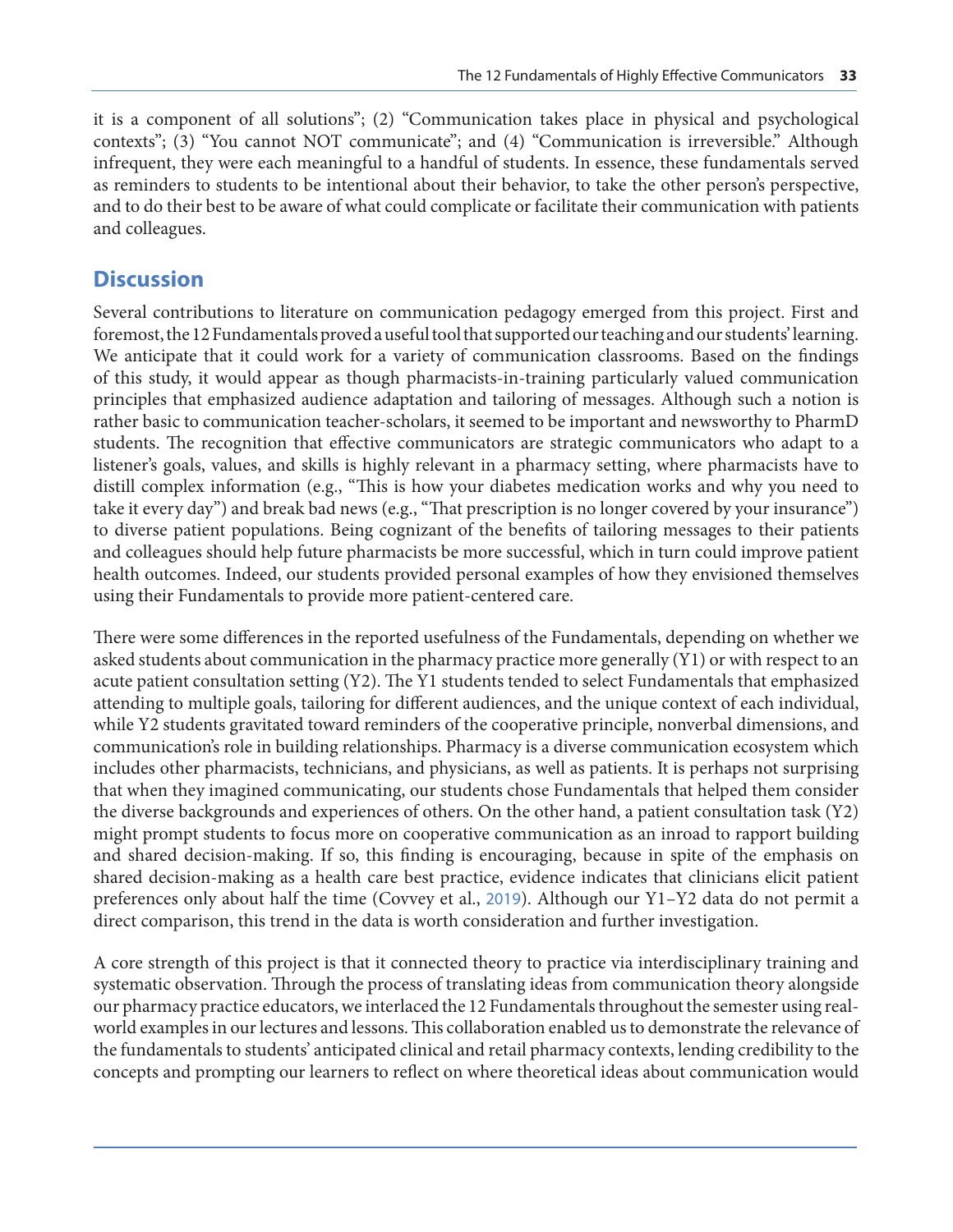apply to their professional lives. We practiced what we preached, employing the principles of tailoring, multiple goals, and cooperation in our teaching. Our own communication abilities were stretched as we worked through the new challenges of conveying our knowledge to a PharmD student audience. This project in itself, then, was an example of communication across disciplines that is highlighted in the literature as one of the consistent challenges in health-care settings. Our teaching strategies also contributed to the external validity of the research study.

Practically speaking, this study provides communication teacher-scholars and those in other fields with a tool that successfully distills some foundational theories in communication and scaffolds them so that learners can connect them to applied settings. Our learners were able to see the value of abstract communication principles and demonstrate their usefulness in the field in a variety of contexts, including patient interviewing, delivering feedback, and interprofessional interactions. They began using the 12 Fundamentals as a shorthand way of reflecting on their own behavior or their classmates' communication strategies while practicing during lab. Although it was the case that most of our students wrote about the usefulness of the 12 Fundamentals in the context of patient-provider communication, this may be a matter of timing and priming, due to the fact that we surveyed them near the end of the semester when we had been focusing on patient-provider communication in preparation for their OSCE. In the lab discussions, students routinely brought up communication issues in their current internships as well as peer-to-peer interactions as instances wherein the 12 Fundamentals either helped or could help the situation.

Four main limitations of the study provide clear opportunities for replicating and triangulating these findings. First, it was our goal to weave the fundamentals in throughout the entire semester so that students had a sense of the concept mapping and progressive skill development upon which the course was based. However, the downside of this is that we cannot confirm that the 12 Fundamentals lessons themselves were exclusively responsible for students' perceptions about the most helpful fundamental at the end of the course. An experimental design with tight internal validity could help to overcome this limitation: future testing of the 12 Fundamentals might give students a more controlled and immediate communication task to minimize measurement error. A second limitation is a potential Hawthorne effect. We prompted students to reflect on the utility of the 12 Fundamentals as part of graded assignments and a survey for extra credit. Thus, the data they provided may have been biased (e.g., from social desirability). Third, the teaching team, some content delivery, and data collection shifted during Y2. Although most of the curriculum was the same and the 12 Fundamentals did not change, some contamination is to be expected. On that note, though, the consistent emergence of Fundamental #1, "There is no 'one size fits all' message that will work in EVERY situation," as the most frequently reported Fundamental, remains important. Fourth, our coding was rigid in its prioritization of manifest content. We did not allow ourselves to read too much into students' responses, and thus we may have overlooked something that they truly learned and valued, but paraphrased.

In conclusion, the 12 Fundamentals of Highly Effective Communicators adequately translated abstract ideas from communication theory to tips that PharmD students can use in pharmacy practice. Moreover, the principles communication scholar-teachers take for granted, such as the value of tailored, personcentered communication, may be new and noteworthy to practitioners in other fields. Becoming more aware of and addressing this in applied settings has the potential to improve communication in pharmacy settings, as well as a myriad of other professions that rely on effective communication for success.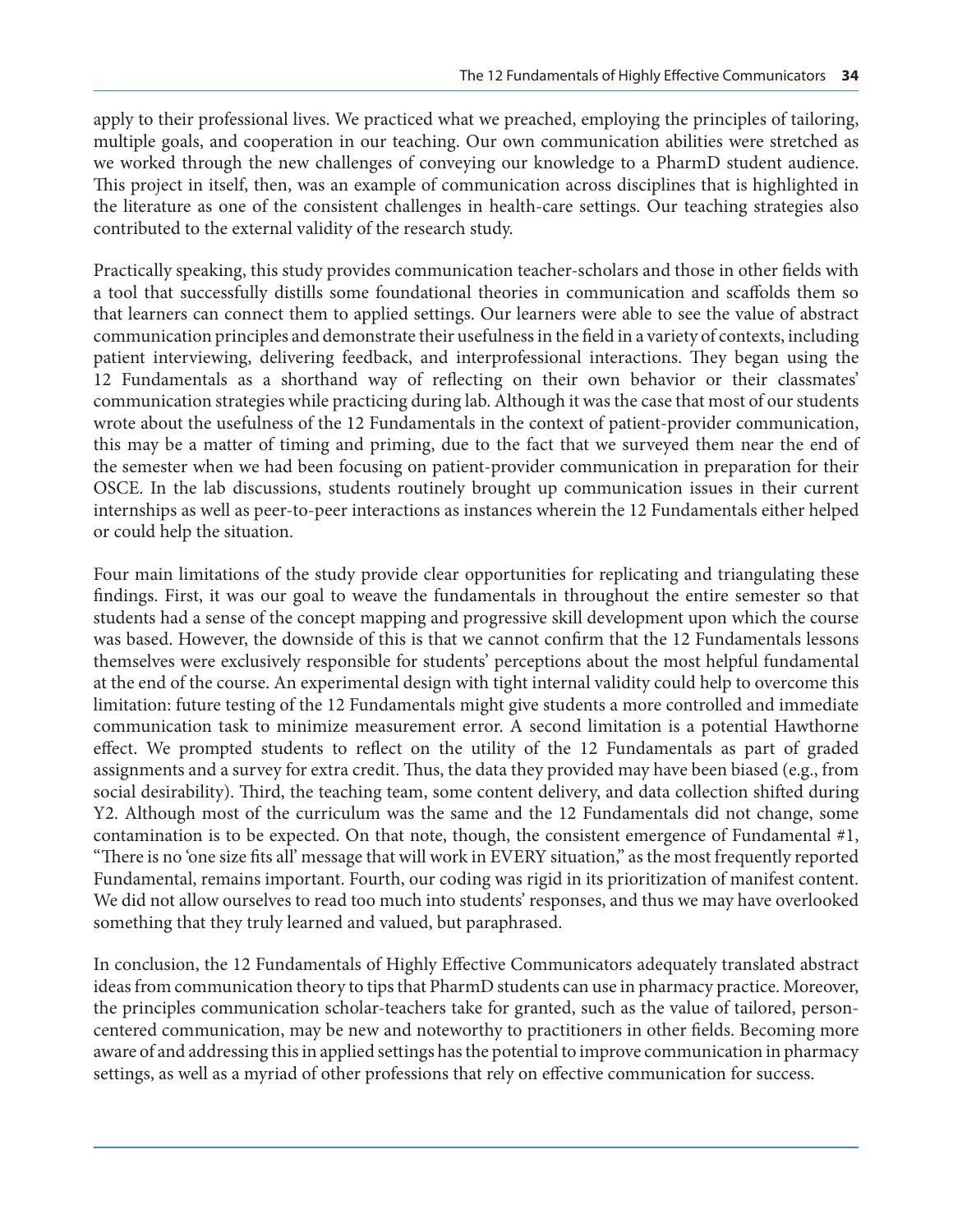#### <span id="page-14-0"></span>**References**

- Bylund, C. L. (2017). Taking the "training" out of communication skills training. *Patient Education and Counseling*, *100*(7), 1408–1409. <https://doi.org/10.1016/j.pec.2017.02.006>
- Carter, B. L. (2016). Primary care physician-pharmacist collaborative care model: Strategies for implementation. *Pharmacotherapy*, *36*(4), 363–373. <https://doi.org/10.1002/phar.1732>
- Clark, R. A., & Delia, J. G. (1979). TOPOI and rhetorical competence. *The Quarterly Journal of Speech*, *65*, 187–206. <https://doi.org/10.1080/00335637909383470>
- Clifford, S., Barber, N., Elliott, R., Hartley, E., & Horne, R. (2006). Patient-centered advice is effective in improving adherence to medicines. *Pharmacy World & Science*, *28*(3), 165–170. [https://doi.](https://doi.org/10.1007/s11096-006-9026-6) [org/10.1007/s11096-006-9026-6](https://doi.org/10.1007/s11096-006-9026-6)
- Covvey, J. R., Kamal, K. M., Gorse, E. E., Mehta, Z., Dhumal, T., Heidari, E., Rao, D., & Zacker, C. (2019). Barriers and facilitators to shared decision-making in oncology: A systematic review of the literature. *Supportive Care in Cancer*, *27*(5), 1613–1637. <https://doi.org/10.1007/s00520-019-04675-7>
- Daly, J. A., & Wiemann, J. M. (1994). *Strategic interpersonal communication.* Lawrence Erlbaum Associates.
- Dannels, D. (2002). Communication across the curriculum and in the disciplines: Speaking in engineering. *Communication Education*, *51*(3), 254–268. <https://doi.org/10.1080/03634520216513>
- da Silva, B. A., & Krishnamurthy, M. (2016). The alarming reality of medication error: A patient case and review of Pennsylvania and national data. *Journal of Community Hospital Internal Medicine Perspectives*, *6*(4), 31758. <https://doi.org/10.3402/jchimp.v6.31758>
- Dillard, J. P. (1997). Explicating the goal construct: Tools for theorists. In J. O. Greene (Ed.), *Message production: Advances in communication theory* (pp. 47–69). Lawrence Erlbaum Associates.
- Dillard, J. P., Segrin, C., & Harden, J. M. (1989). Primary and secondary goals in the interpersonal influence process. *Communication Monographs*, *56*(1), 19–38. <https://doi.org/10.1080/03637758909390247>
- Donovan, E. E., Brown, L. E., Rush, S., Greenwell, M. R., Table, B., Zhu, Y., & Kearns, K. D. (2018, November). Introducing pharmacy students to communication skills through play: A feasibility study of an applied improv pharmacy communication workshop during PharmD first-year orientation. Paper presented at the annual convention of the National Communication Association, Salt Lake City, UT.
- Donovan, E. E. (2019). "The communication work of conversations about health and illness." In S. R. Wilson & S. W. Smith (Eds.), *Reflections on interpersonal communication research* (pp. 231–250). Cognella.
- Dweck, C. S. (2006). *Mindset: The new psychology of success*. Random House Publishing Group.
- Eckel, F. M. (2015, October). The pharmacist's expanded role. *Pharmacy Times.* [https://www.pharmacy](https://www.pharmacytimes.com/publications/issue/2015/october2015/the-pharmacists-expanded-role)[times.com/publications/issue/2015/october2015/the-pharmacists-expanded-role](https://www.pharmacytimes.com/publications/issue/2015/october2015/the-pharmacists-expanded-role)
- Ford, J. L., Stimpson, K., & Daly, J. A. (2015). *Professional communication skills.* Pearson Learning Solutions.
- Foronda, C., MacWilliams, B., & McArthur, E. (2016). Interprofessional communication in healthcare: An integrative review. *Nurse Education in Practice*, *19*, 36–40. <https://doi.org/10.1016/j.nepr.2016.04.005>
- Funk, K. A., Pestka, D. L., Roth McClurg, M. T., Carroll, J. K., & Sorensen, T. D. (2019). Primary care providers believe that comprehensive medication management improves their work-life. *Journal of the American Board of Family Medicine: JABFM*, *32*(4), 462–473. [https://doi.org/10.3122/](https://doi.org/10.3122/jabfm.2019.04.180376) [jabfm.2019.04.180376](https://doi.org/10.3122/jabfm.2019.04.180376)
- Goldsmith, D. J. (2004). *Communicating social support*. Cambridge University Press.
- Grice, H. P. (1989). *Studies in the way of words.* Harvard University Press.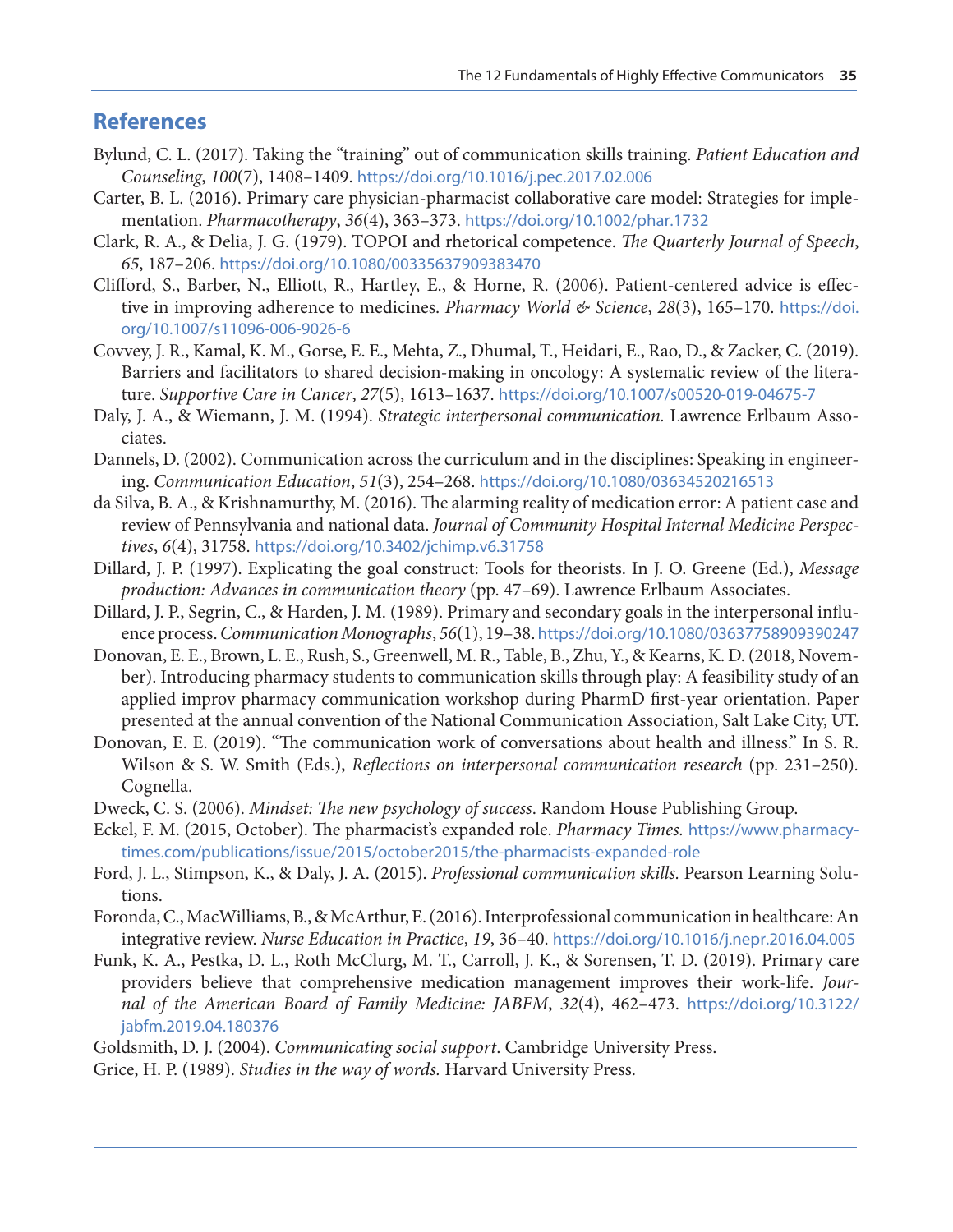- <span id="page-15-0"></span>Hassan, I. (2018). Avoiding medication errors through effective communication in healthcare environment. *Movement, Health & Exercise*, *7*(1), 113–126. [http://dx.doi.org/10.2139/ssrn.3573437](https://dx.doi.org/10.2139/ssrn.3573437)
- Hoffmann-Longtin, K., Donovan, E., & Rossing, J. P. (2018, November). *Communication theory, applied improvisational theater, and communication competence across the disciplines.* Paper presented at the annual convention of the National Communication Association, Salt Lake City, UT.
- Jetha, M., Walji, A., Gregory, P., Abdulla, D., & Austin, Z. (2020). Pharmacist-pharmacy technician intraprofessional collaboration and workplace integration: Implications for educators. *Pharmacy: Journal of Pharmacy Education and Practice*, *8*(2). <https://doi.org/10.3390/pharmacy8020095>
- Jin, H. K., Choi, J. H., Kang, J. E., & Rhie, S. J. (2018). The effect of communication skills training on patient-pharmacist communication in pharmacy education: A meta-analysis. *Advances in Health Sciences Education*, *23*(3), 633–652. <https://doi.org/10.1007/s10459-017-9791-0>
- Lloyd, M., Watmough, S. D., O'Brien, S. V., Furlong, N., & Hardy, K. (2016). Exploring attitudes and opinions of pharmacists toward delivering prescribing error feedback: A qualitative case study using focus group interviews. *Research in Social and Administrative Pharmacy*, *12*(3), 461–474. [https://doi.](https://doi.org/10.1016/j.sapharm.2015.08.012) [org/10.1016/j.sapharm.2015.08.012](https://doi.org/10.1016/j.sapharm.2015.08.012)
- Manojlovich, M., Squires, J. E., Davies, B., & Graham, I. D. (2015). Hiding in plain sight: Communication theory in implementation science. *Implementation Science*, *10*(1), 58. [https://doi.org/10.1186/](https://doi.org/10.1186/s13012-015-0244-y) [s13012-015-0244-y](https://doi.org/10.1186/s13012-015-0244-y)
- Martin-Vazquez, D. M.-J. (2016). Adherence to antidepressants: A review of the literature. *Neuropsychiatry*, *6*(5), 236–241.
- McKinley, C. J., & Perino, C. (2013). Examining communication competence as a contributing factor in health care workers' job satisfaction and tendency to report errors. *Journal of Communication in Healthcare*, *6*(3), 158–165. <https://doi.org/10.1179/1753807613Y.0000000039>
- Medina, M. S., Plaza, C. M., Stowe, C. D., Robinson, E. T., DeLander, G., Beck, D. E., Melchert, R. B., Supernaw, R. B., Roche, V. F., Gleason, B. L., Strong, M. N., Bain, A., Meyer, G. E., Dong, B. J., Rochon, J., & Johnston, P. (2013). Center for the Advancement of Pharmacy Education (CAPE) Educational Outcomes. *American Journal of Pharmacy Education*, *77*(8), 1–10. <https://doi.org/10.5688/ajpe778162>
- Murad, M. S., Chatterley, T., & Guirguis, L. M. (2014). A meta-narrative review of recorded patientpharmacist interactions: Exploring biomedical or patient-centered communication? *Research in Social and Administrative Pharmacy*, *10*(1), 1–20. <https://doi.org/10.1016/j.sapharm.2013.03.002>
- Pedersen, C. A., Schneider, P. J., & Scheckelhoff, D. J. (2014). ASHP national survey of pharmacy practice in hospital settings: Dispensing and administration. *American Journal of Health-System Pharmacy, 72*(13), 1119–1137. <https://doi.org/10.2146/ajhp150032>
- Puspitasari, H. P., Aslani, P., Krass, I. (2009). A review of counseling practices on prescription medicines in community pharmacies. *Research in Social and Administrative Pharmacy*, *5*(3), 197–210. [https://](https://doi.org/10.1016/j.sapharm.2008.08.006) [doi.org/10.1016/j.sapharm.2008.08.006](https://doi.org/10.1016/j.sapharm.2008.08.006)
- Rahim, H., & Shah, B. (2010). Pharmacy students' perceptions and emotional responses to aggressive incidents in pharmacy practice. *American Journal of Pharmaceutical Education*, *74*(4), 61. [https://doi.](https://doi.org/10.5688/aj740461) [org/10.5688/aj740461](https://doi.org/10.5688/aj740461)
- Rickles, N. M., Young, G. J., Hall, J. A., Noland, C., Kim, A., Peterson, C., Hong, M., & Hale, J. (2016). Medication adherence communications in community pharmacies: A naturalistic investigation. *Patient Education and Counseling*, *99*(3), 386–392. <https://doi.org/10.1177/1715163520902494>
- Rust, C., Gentry, W. M., & Ford, H. (2020). Assessment of the effect of communication skills training on communication apprehension in first year pharmacy students: A two-year study. *Currents in Pharmacy Teaching and Learning*, *12*(2), 142–146. <https://doi.org/10.1016/j.cptl.2019.11.007>